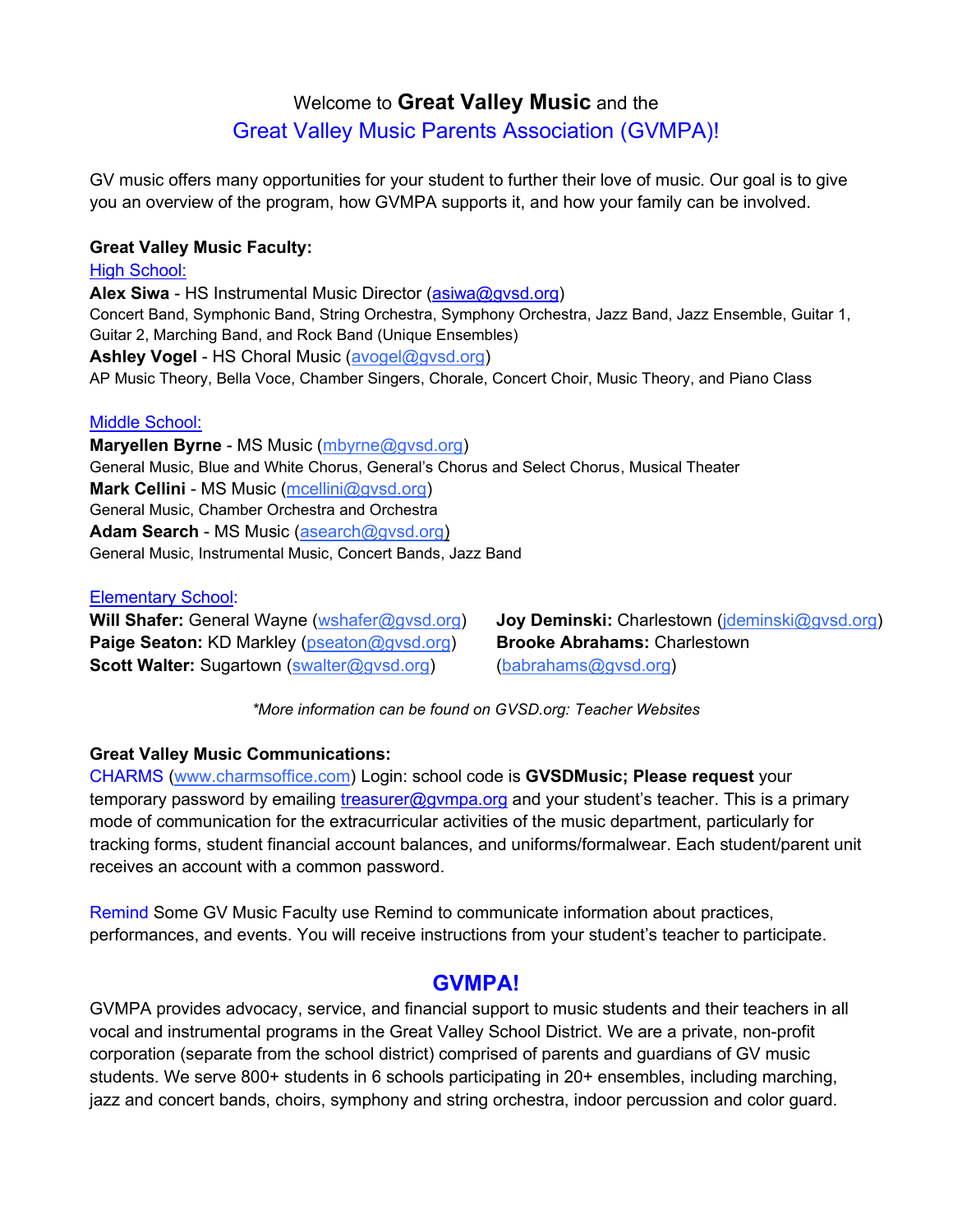We hold general member meetings almost every month of the school year. If your child participates in any Great Valley music program, you are a voting member of GVMPA - **Welcome!**

## **GVMPA Leadership:**

Executive Committee Danielle Werkeiser: *President* [\(contact@gvmpa.org\)](about:blank) Laura House-Kelly: *Vice President* Tom DeTulleo: *Financial Secretary*

Alex Nikas: *Treasurer* [\(treasurer@gvmpa.org\)](about:blank) Suzanne Parent Goldman: *Secretary* Kerry Cavalcanto Chris Scott

Committee Chairs To be announced

## **GVMPA Communication:**

Monthly Meetings All are encouraged to attend the meetings. They're fun and informative. Please visit us ASAP and learn all the ways we're supporting your student in their musical endeavors!

GVMPA website (GVMPA.org) This is your go-to for up-to-date info: fundraisers, events, volunteering, on-line donation, merchandise and student payment, news and accomplishments, meeting minutes and more. Follow us on Instagram (Great Valley Music Parents), and like and follow us on Facebook (Great Valley Music Parents Association) for more information and awesome pictures!

## **Student Fundraising Account:**

GVMPA offers students the opportunity to fundraise for their own personal music needs. Through fundraisers, students accumulate funds in their CHARMS account that can be used for music department trips, uniform and formal wear rental, the purchase of instruments, music lessons, tuition for a private program or camp, or anything else that furthers their music education.

*\*Information on timing, student benefits, and order forms can be found on GVMPA.org. Information will also be shared through newsletters and emails.*

### **Parent Support:**

Parent support is critical to our success and there are many ways to lend a hand:

Volunteer - opportunities include working at the Snack Shack during GV Football games, chaperoning events, providing meals, helping transport music equipment for football games and competitions, and serving on committees, among many other opportunities.

Support Fundraisers - attend the annual Designer Bag Bingo event, purchase Spirit Wear, 50/50 Raffles and Spring Raffle tickets, secure corporate sponsorships, and more.

Make a donation - Your annual individual donation is especially needed and greatly appreciated!

*\*More information and volunteer sign-up can be found on GVMPA.org. Information will also be shared through newsletters and emails.*

Have a question? Send it to contact@gympa.org! Looking forward to getting to know you!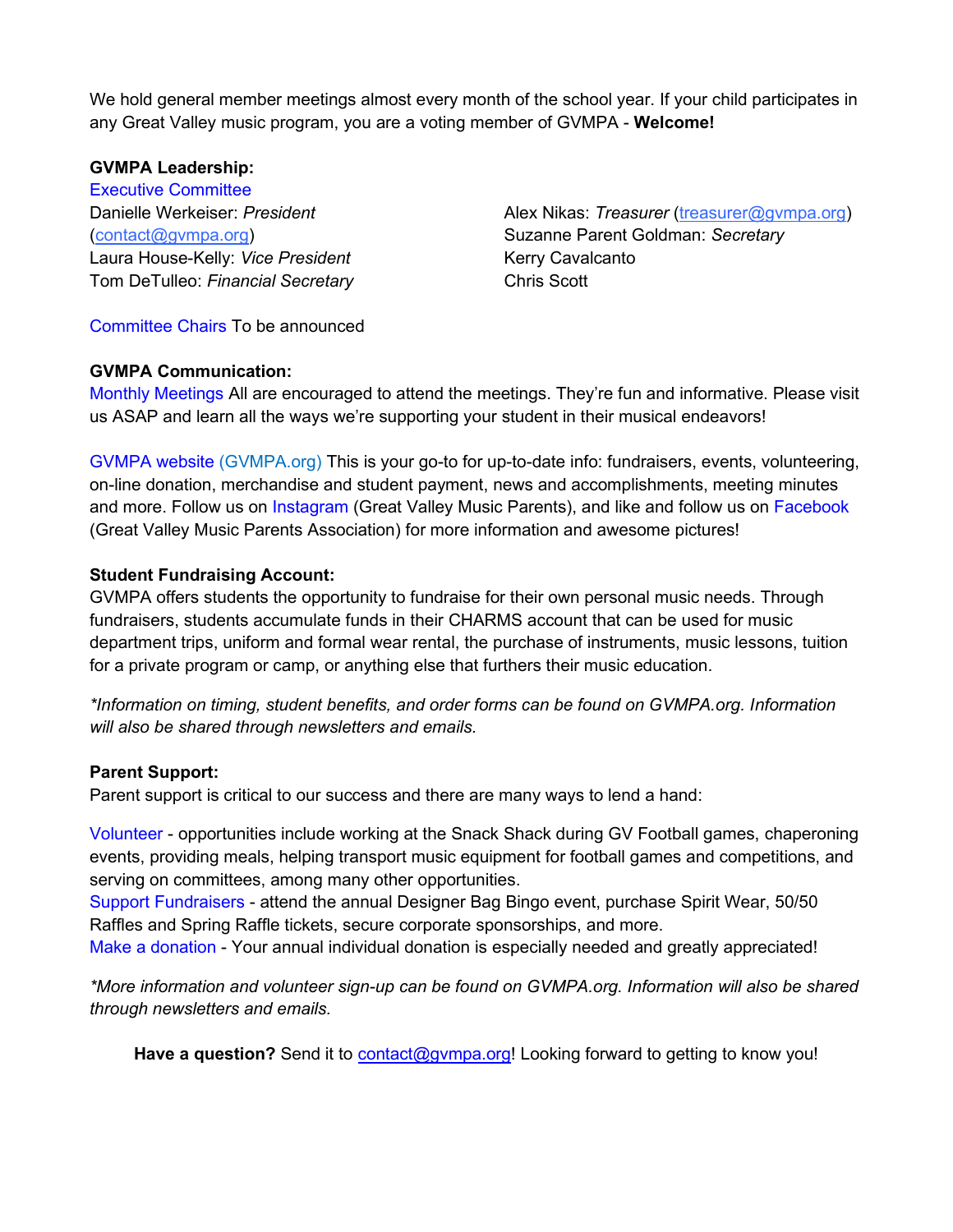# **VOLUNTEERING WITH GVMPA**

Volunteer support is essential to the success of our Music Department and there are lots of ways you can lend a hand.

## **VOLUNTEER DESCRIPTIONS**

Roles are listed below. Full descriptions can be found on www.gvmpa.org.

## **HOME FOOTBALL GAMES**

GVMPA manages the concession stand ("The Shack") at the home football games. We generally need 15+ volunteers.

| Item              | <b>GVMPA</b> vendor                   |
|-------------------|---------------------------------------|
| Frozen hamburgers | Devault Foods (near Route 29)         |
| <b>Ice</b>        | Ice Butler (near Giant, Frazer)       |
| Soft pretzels     | Philly Pretzel Factory (West Chester) |

#### **PURCHASER (REIMBURSEMENT AVAILABLE) – CLEARANCES NOT REQUIRED**

#### **SHACK – CLEARANCES PREFERRED**

| Job                          | <b>Responsibility</b>                                           | # needed |
|------------------------------|-----------------------------------------------------------------|----------|
| Burgers (run the grill)      | Grill 200-300 hamburgers during the game                        | $1 - 2$  |
| Hot dogs (run another grill) | Grill 100-200 hotdogs during the game                           |          |
| French fry maker             | Make french fries                                               |          |
| French fry seller            | Sell/serve french fries                                         |          |
| <b>Nachos</b>                | Prep nacho chips and cheese station                             |          |
| Runner                       | Move burger, hot dogs from grill to Shack. Stock food/beverages |          |
|                              | for sellers.                                                    |          |
| Wrapper                      | Wrap hotdogs, burgers, pretzels and pizza before and during the | 4        |
|                              | game                                                            |          |
| Seller                       | Set up counter and sell food and beverages                      |          |

#### **EQUIPMENT HELPER**

Help move pit equipment, drum major podiums and other items into position on the field for the pre-game show. You can work at the shack AND help with equipment. CLEARANCES REQUIRED.

## **AWAY FOOTBALL GAMES**

| Role                    | Tasks                                                                                       | <b>Clearances required</b> |
|-------------------------|---------------------------------------------------------------------------------------------|----------------------------|
| Chaperone               | Ride bus to/from game and assist students as needed, including<br>water, first aid, etc.    |                            |
| <b>Equipment Helper</b> | Load and unload equipment trucks and move equipment to/from<br>performance location.        | Yes                        |
| Truck driver            | Retrieve trucks from U-HAUL; attach equipment trailers; drive<br>trucks to/from game.       |                            |
| Water buyer             | Purchase and deliver cases of water to the HS before the game<br>(reimbursement available). | No                         |